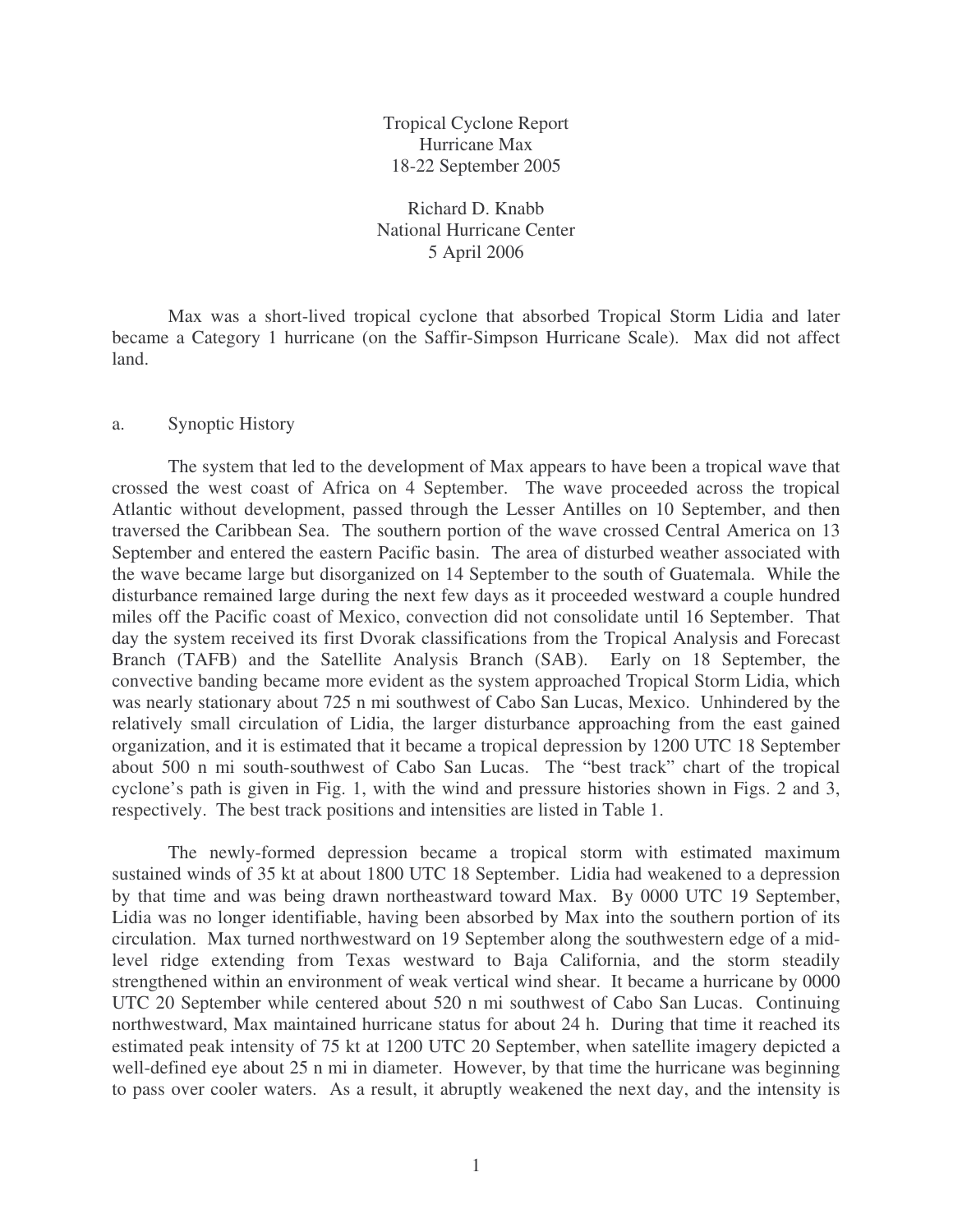estimated to have decreased to 45 kt by 1800 UTC 21 September. A weak mid-level ridge to the north of Max then forced the tropical storm westward. Max remained a marginal tropical storm at 0600 UTC 22 September but lost all deep convection a few hours later. It degenerated to a remnant low by 1800 UTC that day about 700 n mi west of Cabo San Lucas. The remnant low drifted slowly southward for a few days and dissipated on 26 September.

## b. Meteorological Statistics

Observations in Max (Figs. 2 and 3) are limited to satellite observations. No ships or buoys provided data from within the circulation of the cyclone. The satellite observations include geostationary satellite-based Dvorak technique intensity estimates from TAFB, SAB and the U. S. Air Force Weather Agency (AFWA). Microwave satellite data and imagery from NOAA polar-orbiting satellites, Defense Meteorological Satellite Program (DMSP) satellites, and National Aeronautics and Space Administration (NASA) satellites including the Tropical Rainfall Measuring Mission (TRMM), QuikSCAT, and Aqua were also useful in tracking Max. Max's peak intensity of 75 kt at 1200 UTC 20 September is based upon subjective Dvorak intensity estimates of 77 kt from both TAFB and SAB at that time.

## c. Casualty and Damage Statistics

There were no reports of damage or casualties associated with Hurricane Max.

## d. Forecast and Warning Critique

The NHC eastern Pacific Tropical Weather Outlook (TWO) products first mentioned the tropical wave that became Max on 13 September, about five days prior to when it became a depression, when the wave had just emerged into the eastern Pacific near Nicaragua. Only the possibility of slow development was conveyed in the TWOs during the following few days. An increased potential for this system to become a tropical depression was mentioned beginning about two days prior to genesis. Within about 12 hours of genesis, however, the TWOs conveyed that development of this precursor disturbance might be limited due to its proximity to Tropical Storm Lidia. The formation and development of Max and its absorption of Lidia on 18 September were not well-anticipated.

Average official track errors (with the number of cases in parentheses) for Max were 19 (15), 35 (13), 56 (11), 73 (9), 97 (5), and 179 (1) n mi for the 12, 24, 36, 48, 72, and 96 h forecasts, respectively. These errors are much less than the corresponding average official track errors for the 10-yr period 1995-2004<sup>1</sup>: 37, 68, 97, 123, 175, and 208 n mi, respectively (Table 4). Note that, due to the relatively short life span of Max, only one 96-h forecast and no 120-h forecasts were verified. The official track forecasts outperformed nearly all of the individual models at all lead times, with exceptions being the BAMM and BAMD trajectory models on just

Errors given for the 96 h period are averages over the four-year period 2001-4.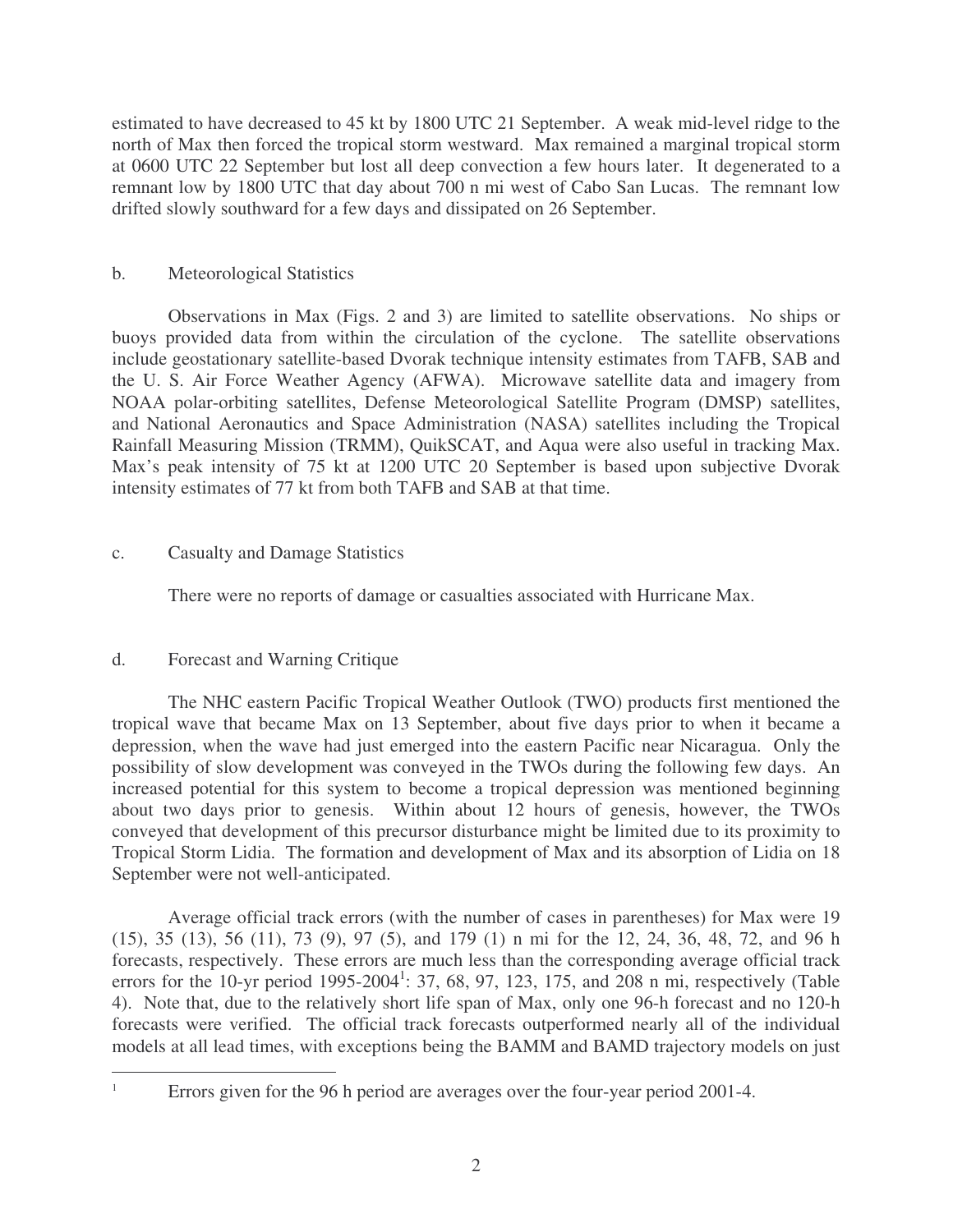a few 72-h and 96-h forecasts. The various consensus models (i.e., CONU, GUNA, FSSE) also had lower errors than the official forecasts at some lead times.

Average official intensity errors were 6, 11, 13, 12, 4, and 0 kt for the 12, 24, 36, 48, 72, and 96 h forecasts, respectively. For comparison, the corresponding long-term official intensity errors are 6, 11, 14, 17, 19, and 18 kt. The official intensity errors during Max were comparable to the long-term averages through 36 h but were much less than the long-term averages thereafter. In general the official intensity forecasts had an early low bias and did not forecast as much strengthening as actually occurred, but the later forecasts did fairly well in anticipating the weakening of Max over cooler waters. The Statistical Hurricane Intensity Prediction Scheme (SHIPS) model was a little closer to capturing the strengthening phase, and as a result that model had slightly lower average errors out to 48 h than the official forecasts.

No coastal watches or warnings were required for Hurricane Max.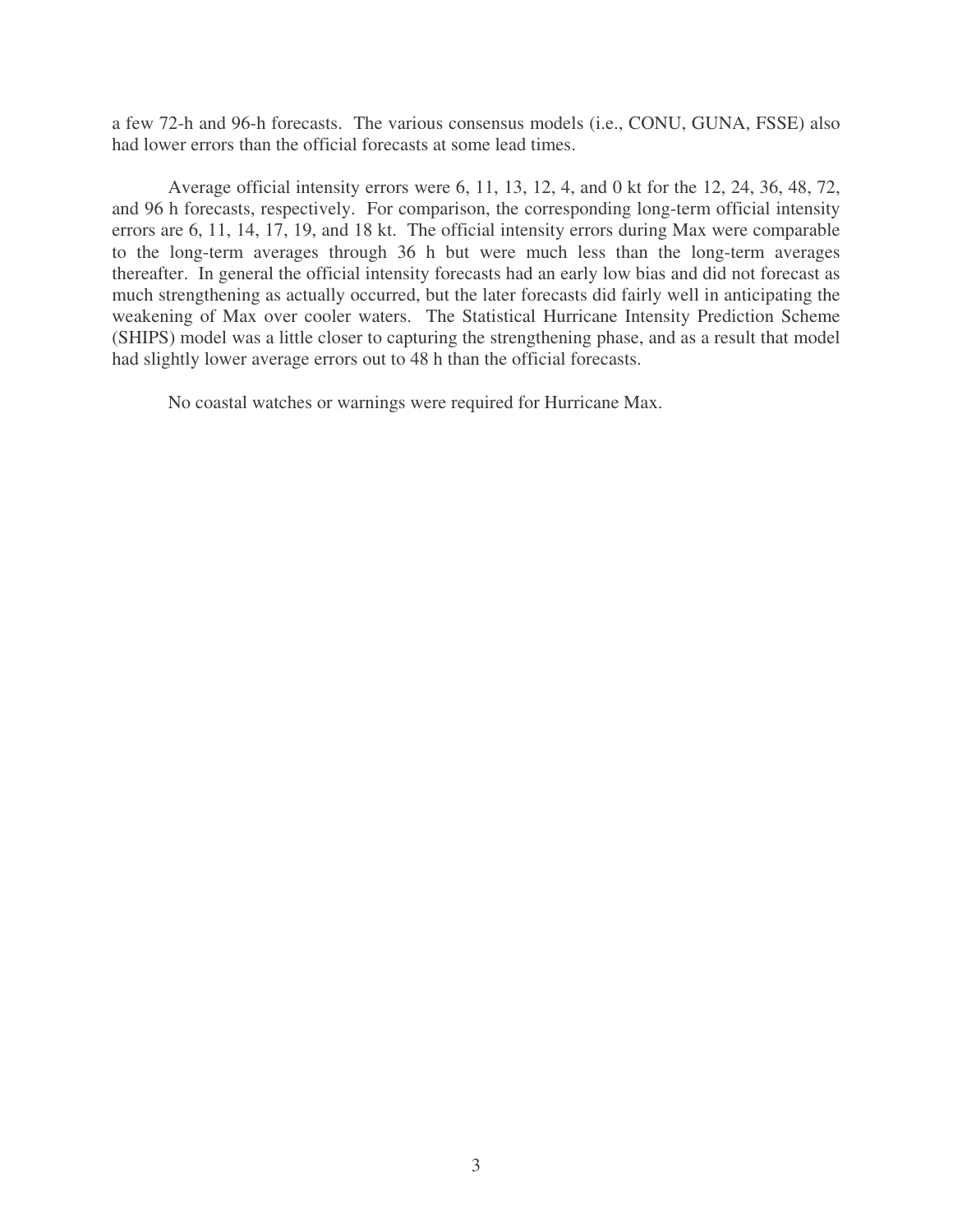| Date/Time | Latitude | Longitude | Pressure | Wind Speed | <b>Stage</b>                         |  |
|-----------|----------|-----------|----------|------------|--------------------------------------|--|
| (UTC)     | (EN)     | (EW)      | (mb)     | (kt)       |                                      |  |
| 18 / 1200 | 15.0     | 113.0     | 1007     | 30         | tropical depression                  |  |
| 18 / 1800 | 15.2     | 114.1     | 1005     | 35         | tropical storm<br>$\pmb{\mathsf{H}}$ |  |
| 19 / 0000 | 15.5     | 115.1     | 1005     | 35         |                                      |  |
| 19 / 0600 | 16.0     | 116.0     | 1000     | 45         | $\pmb{\mathsf{H}}$                   |  |
| 19 / 1200 | 16.6     | 116.5     | 994      | 55         | $\pmb{\mathsf{H}}$                   |  |
| 19 / 1800 | 17.3     | 116.9     | 990      | 60         | $\pmb{\mathsf{H}}$                   |  |
| 20 / 0000 | 18.0     | 117.4     | 987      | 65         | hurricane                            |  |
| 20 / 0600 | 18.7     | 118.1     | 984      | 70         | $\mathbf{H}$                         |  |
| 20 / 1200 | 19.3     | 118.8     | 981      | 75         | Ħ                                    |  |
| 20 / 1800 | 19.9     | 119.3     | 984      | 70         | $\pmb{\shortparallel}$               |  |
| 21/0000   | 20.7     | 119.7     | 987      | 65         | $\mathbf{H}$                         |  |
| 21/0600   | 21.2     | 120.0     | 990      | 60         | tropical storm                       |  |
| 21/1200   | 21.5     | 120.5     | 995      | 50         | $\pmb{\mathsf{H}}$                   |  |
| 21/1800   | 21.7     | 121.0     | 998      | 45         | $\pmb{\mathsf{H}}$                   |  |
| 22/0000   | 21.8     | 121.4     | 1001     | 40         | $\pmb{\mathsf{H}}$                   |  |
| 22/0600   | 21.8     | 121.7     | 1004     | 35         | $\boldsymbol{\mathsf{H}}$            |  |
| 22/1200   | 21.8     | 122.1     | 1006     | 30         | tropical depression                  |  |
| 22/1800   | 21.8     | 122.5     | 1007     | 25         | remnant low                          |  |
| 23 / 0000 | 21.8     | 122.8     | 1008     | 25         | $\mathbf{H}$                         |  |
| 23/0600   | 21.7     | 123.0     | 1008     | 20         | $\mathbf{H}$                         |  |
| 23 / 1200 | 21.5     | 123.2     | 1008     | 20         | $\pmb{\mathsf{H}}$                   |  |
| 23 / 1800 | 21.3     | 123.5     | 1009     | 20         | $\pmb{\mathsf{H}}$                   |  |
| 24 / 0000 | 21.0     | 123.7     | 1009     | 20         | $\pmb{\mathsf{H}}$                   |  |
| 24 / 0600 | 20.7     | 123.9     | 1010     | 20         | $\pmb{\mathcal{W}}$                  |  |
| 24 / 1200 | 20.4     | 124.2     | 1010     | 20         | $\boldsymbol{\mathsf{H}}$            |  |
| 24 / 1800 | 19.9     | 124.3     | 1010     | 20         | $\pmb{\mathcal{W}}$                  |  |
| 25 / 0000 | 19.4     | 124.3     | 1010     | 20         | Ħ                                    |  |
| 25 / 0600 | 18.9     | 124.3     | 1010     | 20         | $\pmb{\mathsf{H}}$                   |  |
| 25 / 1200 | 18.5     | 124.3     | 1010     | 15         | $\pmb{\mathsf{H}}$                   |  |
| 25 / 1800 | 18.1     | 124.2     | 1010     | 15         | $\pmb{\mathsf{H}}$                   |  |
| 26 / 0000 | 17.6     | 124.2     | 1010     | 15         | $\pmb{\mathsf{H}}$                   |  |
| 26 / 0600 |          |           |          |            | dissipated                           |  |
| 20 / 1200 | 19.3     | 118.8     | 981      | 75         | minimum pressure                     |  |

Table 1. Best track for Hurricane Max, 18-22 September 2005.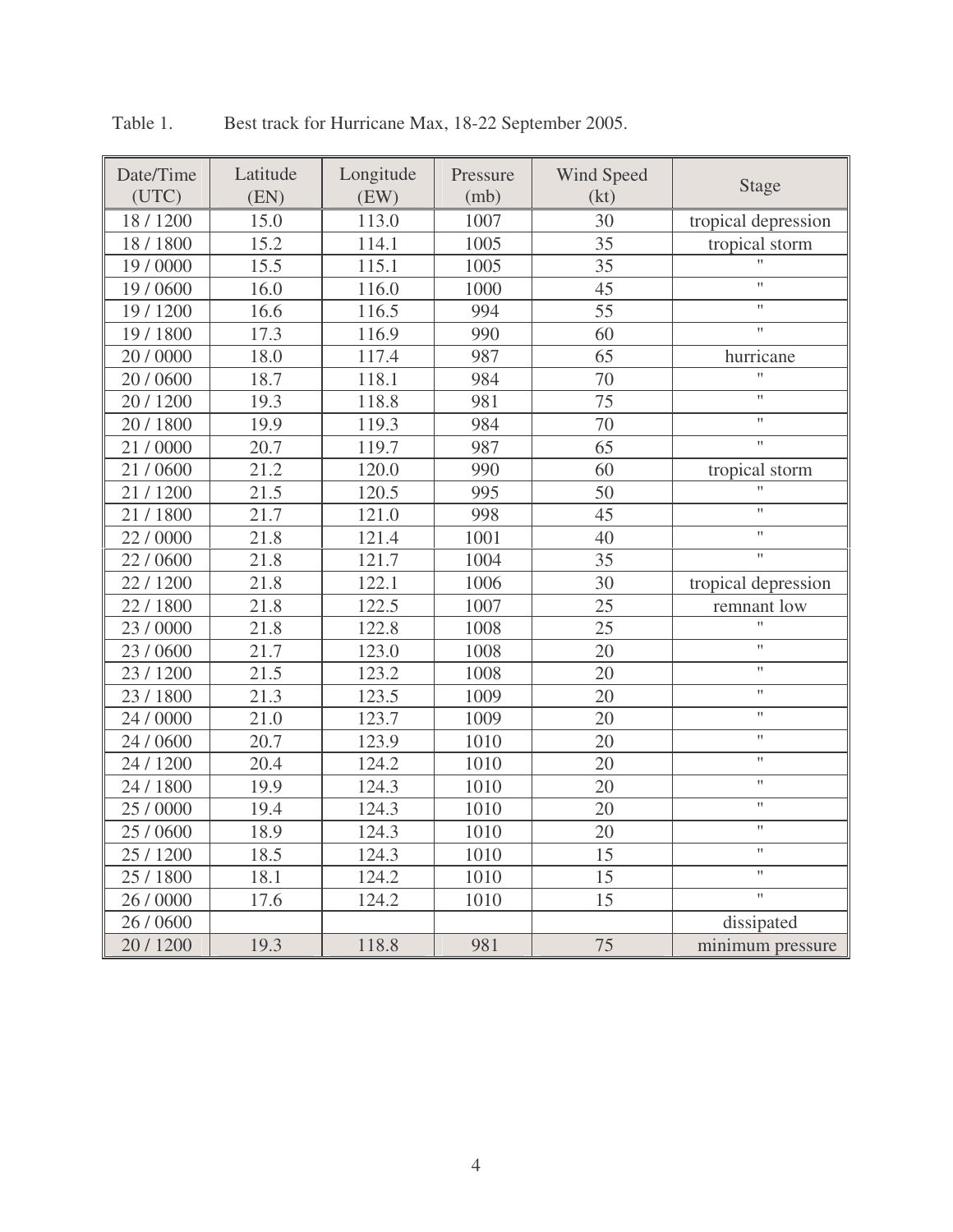Table 2. Preliminary forecast evaluation (heterogeneous sample) for Hurricane Max, 18-22 September 2005. Forecast errors (n mi) are followed by the number of forecasts in parentheses. Errors smaller than the NHC official forecast are shown in boldface type. Verification includes the depression stage but does not include the remnant low stage.

| Forecast                                            | Forecast Period (h) |              |              |               |               |              |              |  |  |
|-----------------------------------------------------|---------------------|--------------|--------------|---------------|---------------|--------------|--------------|--|--|
| Technique                                           | 12                  | 24           | 36           | 48            | 72            | 96           | 120          |  |  |
| CLP5                                                | 30(15)              | 62(13)       | 95(11)       | 121(9)        | 201(5)        | 190(1)       |              |  |  |
| <b>GFNI</b>                                         | 34(12)              | 70(10)       | 113(8)       | 165(6)        | 276(2)        |              |              |  |  |
| <b>GFDI</b>                                         | 28(13)              | 56(11)       | 99(9)        | 150(7)        | 254(4)        |              |              |  |  |
| <b>GFSI</b>                                         | 27(13)              | 49(11)       | 84(9)        | 114(7)        | 186(3)        |              |              |  |  |
| <b>AEMI</b>                                         | 26(14)              | 48 (12)      | 86 (10)      | 126(8)        | 213(4)        |              |              |  |  |
| <b>NGPI</b>                                         | 31(12)              | 58 (10)      | 86(8)        | 126(6)        | 209(2)        |              |              |  |  |
| <b>UKMI</b>                                         | 26(12)              | 40(10)       | 70(8)        | 115(6)        | 295(2)        |              |              |  |  |
| <b>BAMD</b>                                         | 27(15)              | 55 $(13)$    | 81 (11)      | 103(9)        | 74(5)         | 162(1)       |              |  |  |
| <b>BAMM</b>                                         | 31(14)              | 61(13)       | 95(11)       | 126(9)        | 132(5)        | 178(1)       |              |  |  |
| <b>BAMS</b>                                         | 35(14)              | 79 (13)      | 125(11)      | 163(9)        | 198(5)        | 289(1)       |              |  |  |
| <b>CONU</b>                                         | 22(13)              | 35(11)       | 52(9)        | 72(7)         | 127(3)        |              |              |  |  |
| <b>GUNA</b>                                         | 20(11)              | 29(9)        | 48(7)        | 72(5)         | 136(2)        |              |              |  |  |
| <b>FSSE</b>                                         | 23(13)              | 31(11)       | 50(9)        | 66(7)         | 93(3)         |              |              |  |  |
| <b>OFCL</b>                                         | 19(15)              | 35(13)       | 56(11)       | 73(9)         | 97(5)         | 179(1)       |              |  |  |
| <b>NHC</b> Official<br>$(1995 - 2004)$<br>$mean)^2$ | 37<br>(2654)        | 68<br>(2378) | 97<br>(2096) | 123<br>(1829) | 175<br>(1386) | 208<br>(355) | 259<br>(224) |  |  |

<sup>2</sup> Errors given for the 96 and 120 h periods are averages over the four-year period 2001-04.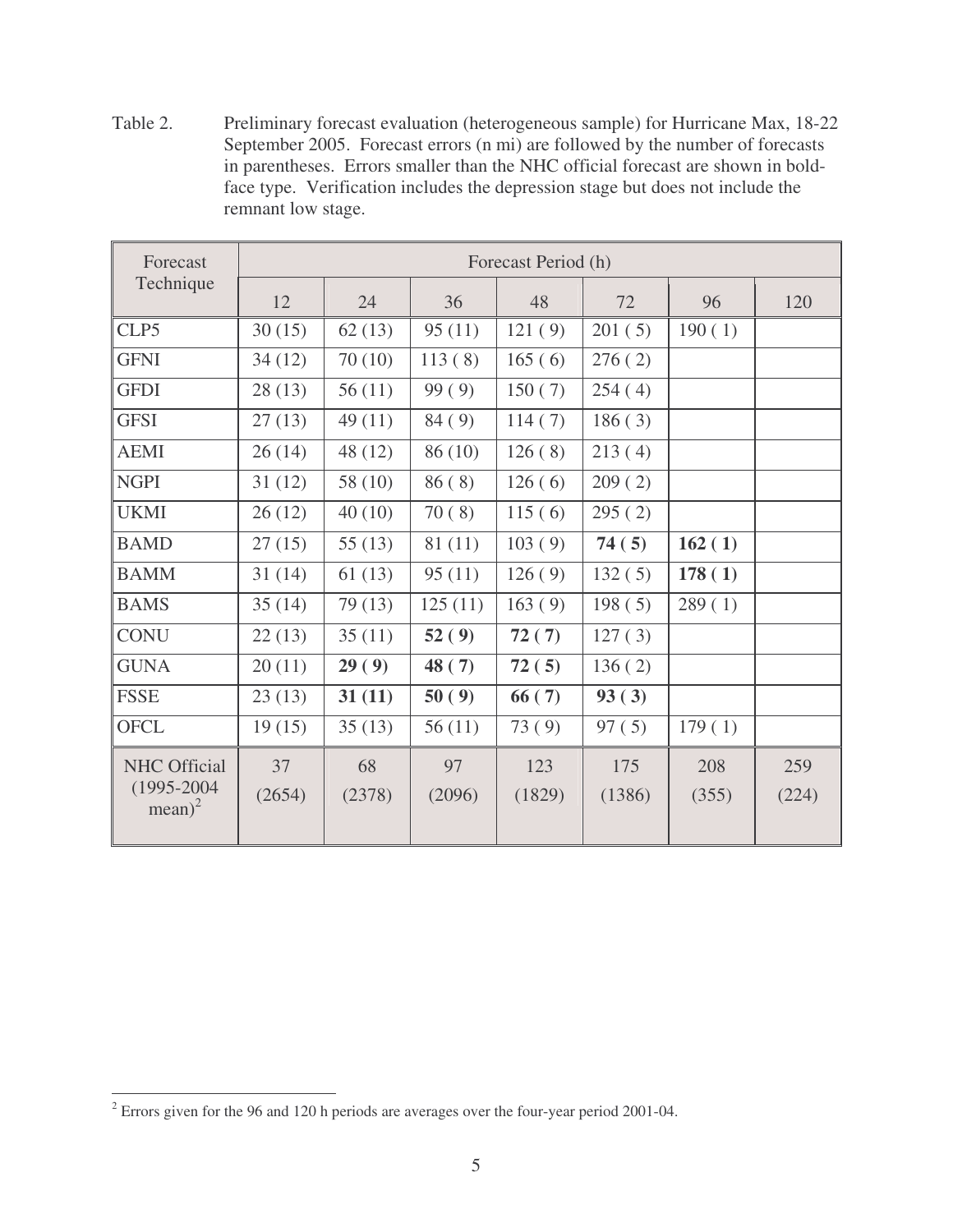

Figure 1. Best track positions for Hurricane Max, 18-22 September 2005.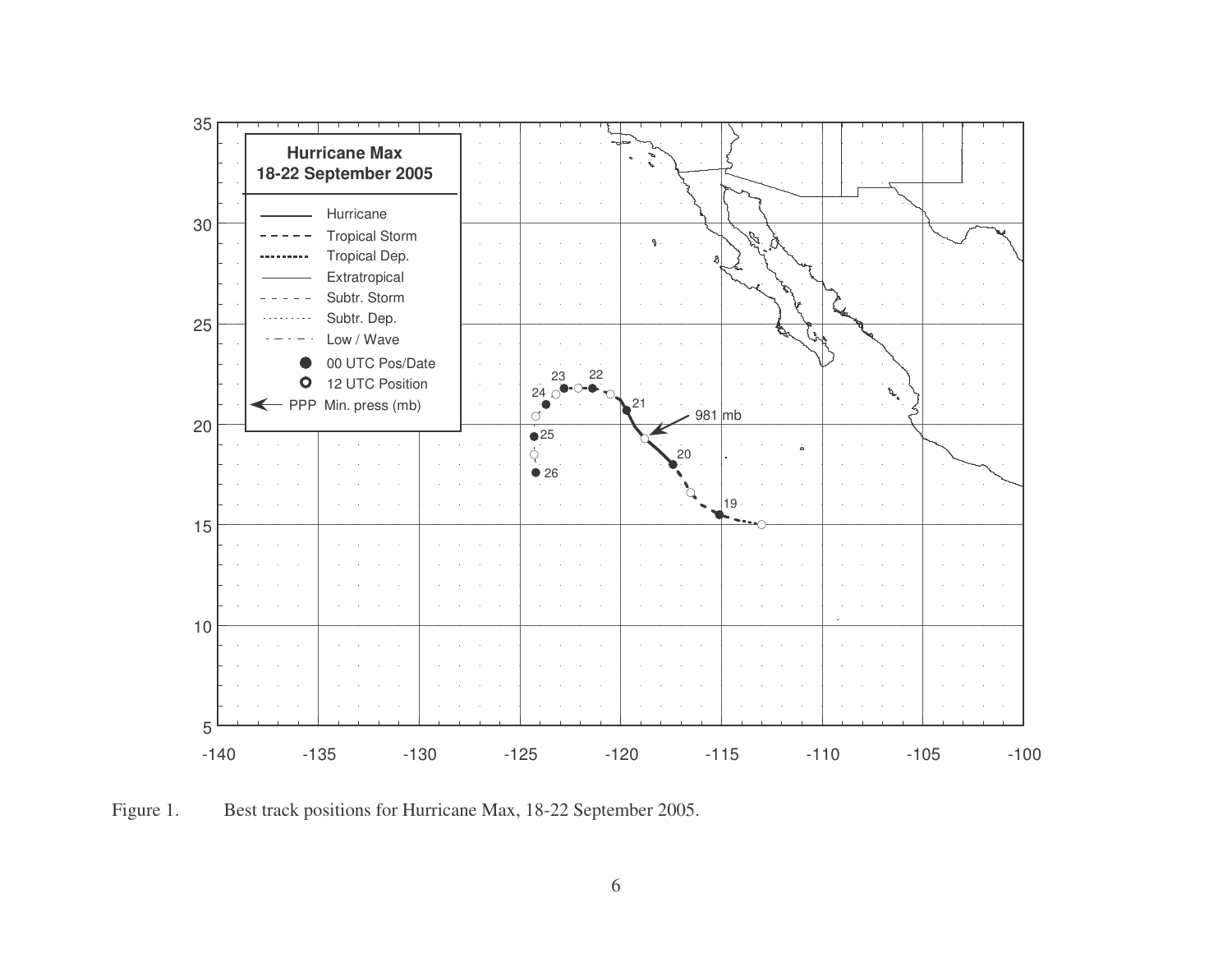

Figure 2. Maximum wind estimates and best track maximum sustained surface wind speed curve for Hurricane Max, 18-22 September 2005.